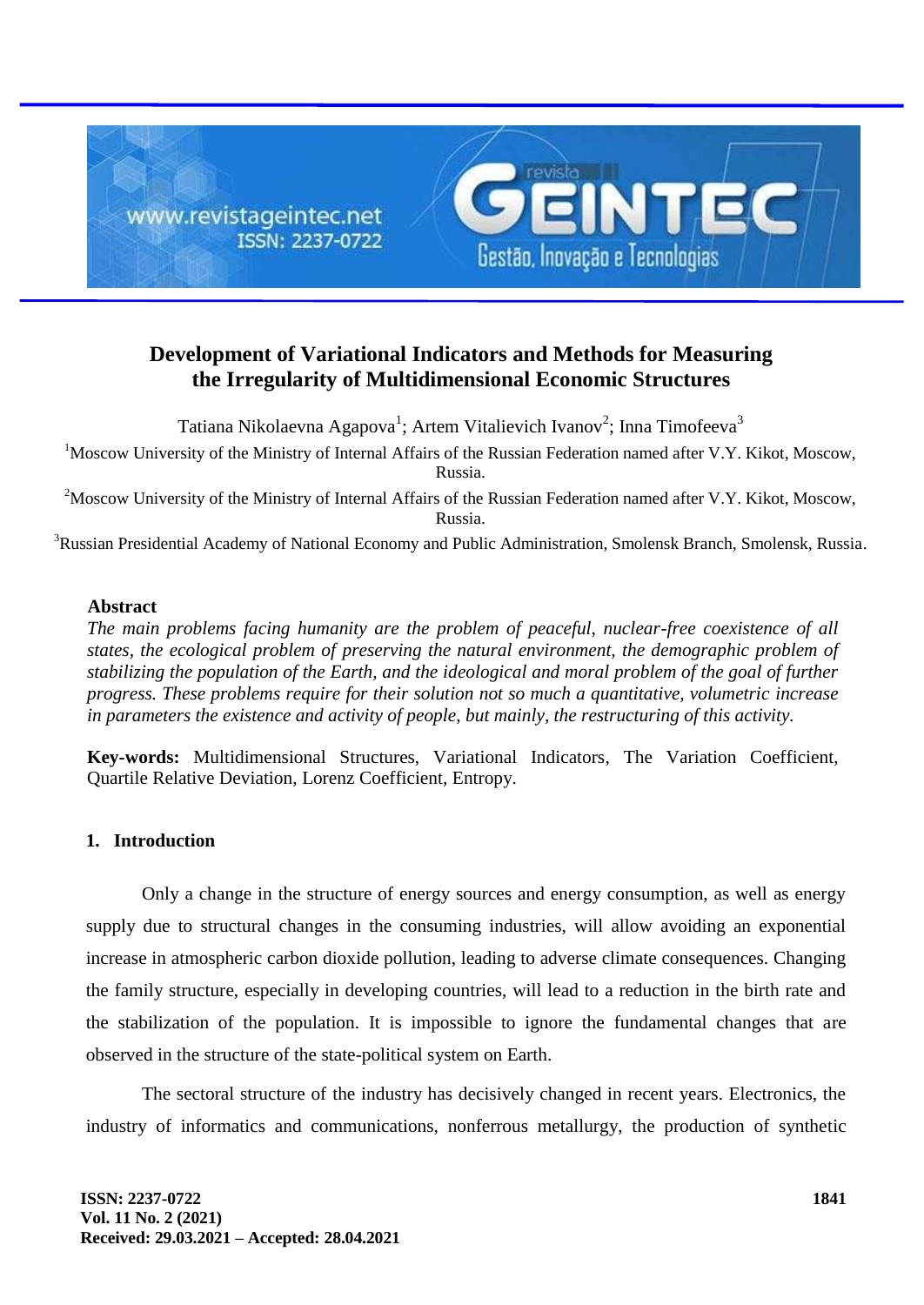materials, and the aerospace industry have taken the place of coal mining and ferrous metallurgy, previously leading industries. The structure of transport, communications, and consumption in the most developed countries has changed dramatically. Even the more conservative sector, agriculture, is also transforming its structure. The share of animal husbandry, which has increased since the beginning of the 20th century, tends to decline again; breeding of marine animals and plants, hydroponics, microbiological production, a specific sub-industry – the production of environmentally friendly products, etc. have emerged.

The task of comprehensive development of a system of methods and indicators for the statistical study of the structure of social, industrial, and natural systems, its changes over time, risks and variations in space, and the relationship of the structure with the performance indicators of various types of systems requires constant development.

## **2. Methods**

Consideration of the system of variational indicators of multidimensional structures based on individual specific examples, in particular, the example of evaluating the variational characteristics of the structure with finding the structure indicators of the first-order variational series: median, quartiles, deciles.

The relative quartile distance, the linear deviation of income, the mean square deviation, and the coefficient of variation of income were also calculated, considering the specific subtle characteristics of the statistics population structure: the quartile relative deviation and the variation coefficient.

The entropy and the variation coefficient of the fractions were calculated based on the initial data on the sale of cosmetics and perfumery in the world, and the structure of their volume was studied.

The calculation of the variational indicators in the fractions of the structure of the revenue part of the budget of the country's regions and a single region and the limit values of the measures of variation was conducted.

When determining the irregularity degree in the distribution of the production volume between manufacturers, a linear indicator of the irregularity degree, and the quadratic coefficient of several goods from several manufacturers were calculated to identify a monopoly.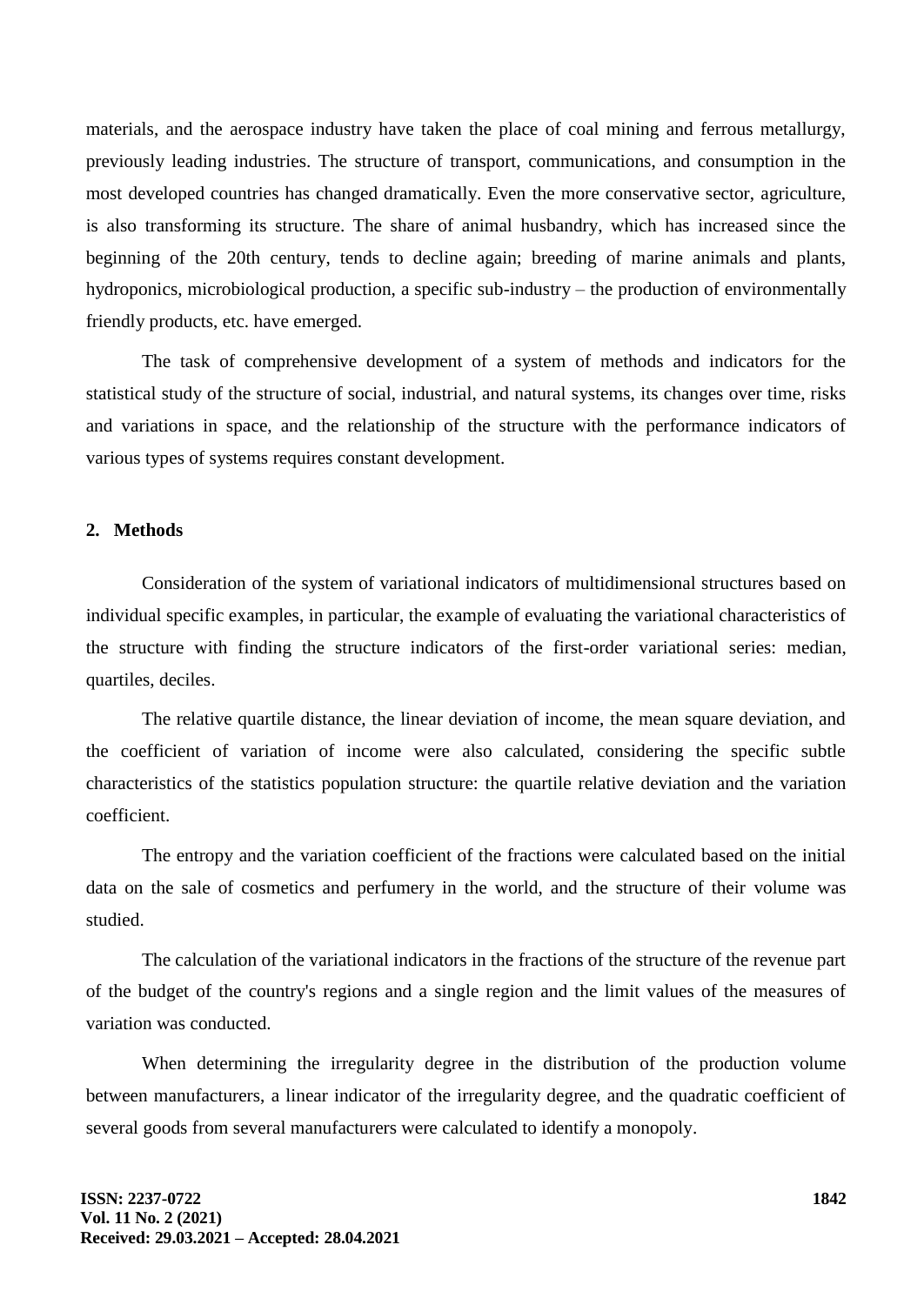#### **3. Results**

The possibilities of improving the system of variational indicators of multidimensional structures were illustrated by the example of evaluating the variational characteristics of the structure based on conditional data on the distribution of the population by the average monthly per capita monetary income (Table 1).

First of all, we note the typical lack of information about income provided. In addition to the very likely concealment of part of the income, especially by the richest part of the population, the very grouping presented by the state statistics bodies contradicts the task of studying income. The last two groups of people with the highest incomes include more than 15% of the population, a much larger share than the previous two groups. It was necessary to split these intervals, especially the last open interval, into several, so that the proportion of individuals gradually decreased from group to group. It is necessary to study in detail the proportion of the richest and the poorest strata; the poor are distributed in the table to a fraction of a percent in the first group, and the rich are left in the group with more than 8% of the total population, without a subdivision. However, this group also includes people who simply received a decent salary – 500-600 thousand conventional units (hereinafter referred to as CU) and multi-millionaires. It is not possible to allocate the income of not only the richest 1% of the population, which is done all over the world but even the 5% of the richest.

According to Table 1, we find indicators of the structure of the first-order variational series: its quantiles, of which the most commonly used in practice: median, quartiles, deciles. Formulas and methods for calculating quantiles are well-known and there is no need to advance them here.

The median income during the study period was 139.3 thousand CU. per person per month, the arithmetic average of the same indicator is 186.4 thousand CU, and the modal per capita income is 80 thousand CU. The sharp difference in these values already indicates the asymmetry of the distribution. The index of asymmetry for the central moment of the third order is 1.85, which is also a very large value. Now we compare the quartiles of the distribution: the 1st quartile is 83.3; the 3rd quartile is 233.5, their ratio is 2.8; the quartile average distance q=75.1 thousand CU; the relative quartile distance m was 40.3% of the average income or 53.95% of the median. The average linear deviation of income was I=110.7 thousand CU, the relative linear deviation  $\rho$ =59.4% to the average. Finally, the mean square deviation was  $\sigma$  =154.9 thousand CU; the coefficient of income variation  $V=83.1\%$ .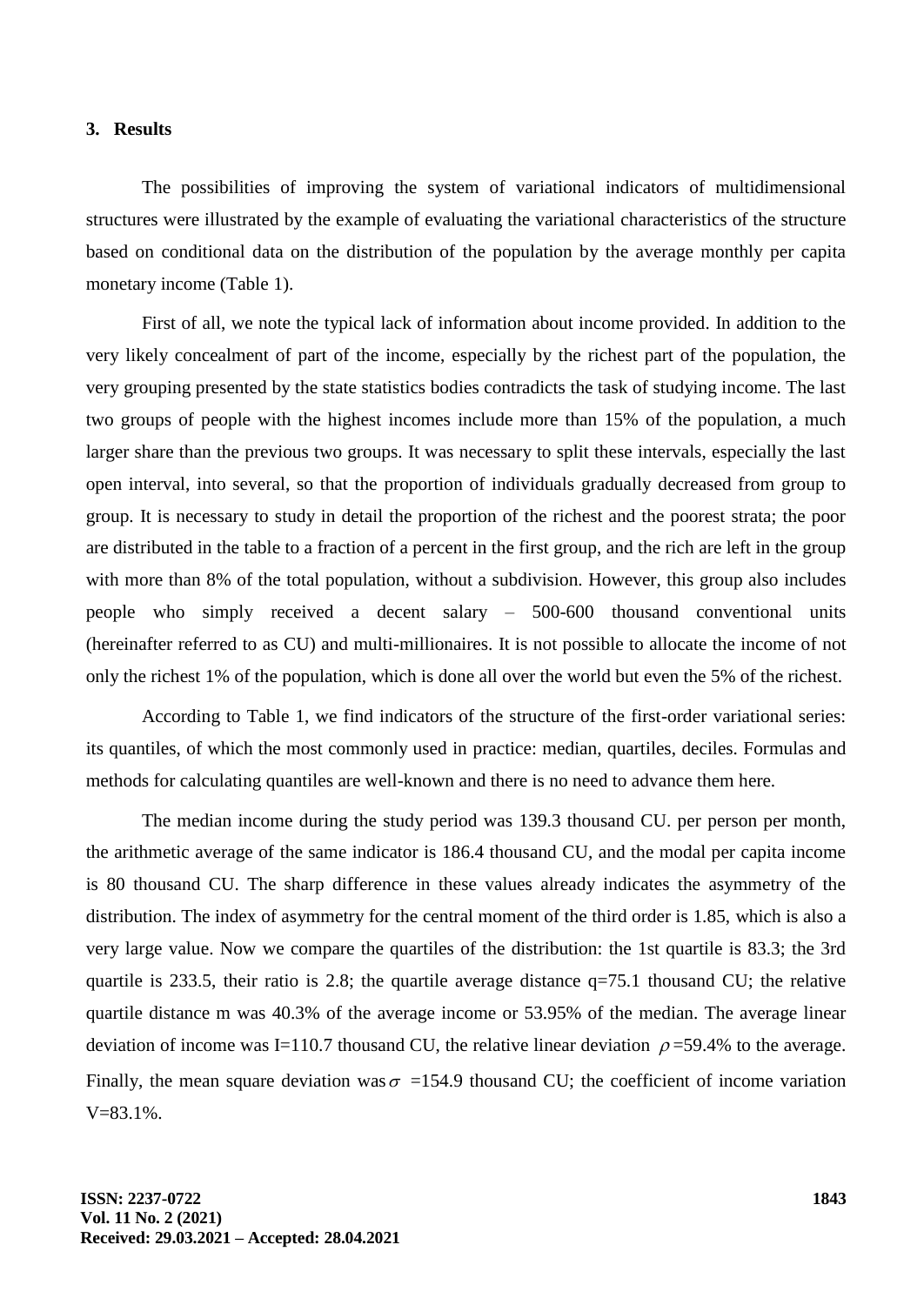| Groups of<br>the<br>population<br>by<br>income,<br>thousand<br>CU/person | Base,<br>million<br>people | Fraction<br>base, % | Accumulative<br>fraction, % | Average<br>value of<br>income<br>for the<br>group,<br>thousand<br>CU/person | Deviation<br>of the<br>average<br>income<br>for the<br>group<br>from the<br>national<br>average | Income<br>for the<br>group,<br>million<br><b>CU</b> | The<br>fraction<br>of group<br>income<br>to total<br>income,<br>$\%$ | The same<br>on a<br>cumulative<br>total, % |
|--------------------------------------------------------------------------|----------------------------|---------------------|-----------------------------|-----------------------------------------------------------------------------|-------------------------------------------------------------------------------------------------|-----------------------------------------------------|----------------------------------------------------------------------|--------------------------------------------|
| Characters                                                               | $f_i$                      | $d_{fi}$            | $d'_{fi}$                   | $\mathbf{x'}_i$                                                             | $\Delta x_i$                                                                                    | $x^{\prime}{}_{j}f_{j}$                             | $d_{xj}$                                                             | $d'_{xj}$                                  |
| up to 20                                                                 |                            |                     |                             |                                                                             |                                                                                                 |                                                     |                                                                      |                                            |
| 20-40                                                                    | 0.8                        | 0.54                | 0.54                        | 15                                                                          | $-171$                                                                                          | 12                                                  | 0.04                                                                 | 0.04                                       |
| $40 - 60$                                                                | 6.8                        | 4.58                | 5.12                        | 30                                                                          | $-156$                                                                                          | 204                                                 | 0.74                                                                 | 0.78                                       |
| 60-80                                                                    | 12.5                       | 8.42                | 13.54                       | 50                                                                          | $-136$                                                                                          | 625                                                 | 2.26                                                                 | 3.04                                       |
| 80-100                                                                   | 14.6                       | 9.84                | 23.38                       | 70                                                                          | $-116$                                                                                          | 1022                                                | 3.70                                                                 | 6.74                                       |
| 100-120                                                                  | 14.6                       | 9.84                | 33.22                       | 90                                                                          | $-96$                                                                                           | 1314                                                | 4.75                                                                 | 11.49                                      |
| 120-140                                                                  | 13.4                       | 9.03                | 42.55                       | 110                                                                         | $-76$                                                                                           | 1474                                                | 5.33                                                                 | 16.82                                      |
| 140-160                                                                  | 11.9                       | 8.02                | 50.27                       | 130                                                                         | $-56$                                                                                           | 1547                                                | 5.60                                                                 | 22.42                                      |
| 160-180                                                                  | 10.3                       | 6.94                | 57.21                       | 150                                                                         | $-36$                                                                                           | 1545                                                | 5.58                                                                 | 28.00                                      |
| 180-200                                                                  | 8.8                        | 5.93                | 63.14                       | 170                                                                         | $-16$                                                                                           | 1496                                                | 5.41                                                                 | 33.41                                      |
| 200-220                                                                  | 7.5                        | 5.05                | 68.19                       | 190                                                                         | $+4$                                                                                            | 1425                                                | 5.15                                                                 | 38.56                                      |
| 220-240                                                                  | 6.4                        | 4.31                | 72.50                       | 210                                                                         | $+24$                                                                                           | 1344                                                | 4.86                                                                 | 43.42                                      |
| 240-260                                                                  | 5.5                        | 3.71                | 76.21                       | 230                                                                         | $+44$                                                                                           | 1265                                                | 4.58                                                                 | 48.00                                      |
| 260-280                                                                  | 4.7                        | 3.17                | 79.38                       | 250                                                                         | $+64$                                                                                           | 1175                                                | 4.25                                                                 | 52.25                                      |
| 280-300                                                                  | 4.0                        | 2.70                | 82.08                       | 270                                                                         | $+84$                                                                                           | 1080                                                | 3.91                                                                 | 56.16                                      |
| 300-400                                                                  | 3.4                        | 2.29                | 84.37                       | 290                                                                         | $+104$                                                                                          | 986                                                 | 3.56                                                                 | 59.72                                      |
| more than                                                                | 11.1                       | 7.48                | 91.85                       | 350                                                                         | $+164$                                                                                          | 3885                                                | 14.05                                                                | 73.77                                      |
| 400                                                                      | 12.1                       | 8.15                | 100.0                       | 600                                                                         | $+414$                                                                                          | 7260                                                | 26.23                                                                | 100.0                                      |
| Subtotal                                                                 | 148.4                      | 100.0               | $\overline{\phantom{m}}$    | $\overline{a}$                                                              | $\overline{\phantom{a}}$                                                                        | 27659                                               | 100.0                                                                | $\overline{\phantom{a}}$                   |

Table 1- Distribution of the Population by Average Monthly per Capita Income

Specific subtle characteristics of the structure of a statistics population are the ratios of variation measures: the quartile relative deviation, which measures the relative intensity of variation in the central part of the population (i.e., excluding the poorest and richest part of the statistics population), and the variation coefficient, which measures its intensity across the entire statistics population. This distribution is the ratio of V:m=of 83.1:40.3=2.06.

In other words, the variation in income in the general population is 2.06 times greater than the variation in the average part of the statistics population. The larger this ratio, the less homogeneous the statistics population is. For comparison, the same ratio is from 1.25 to 1.6 times in the distributions of regional enterprises in terms of crop yields. The strong variation is indicated by its coefficient itself – 83.1%. If the grouping in terms of the highest incomes was not limited to the last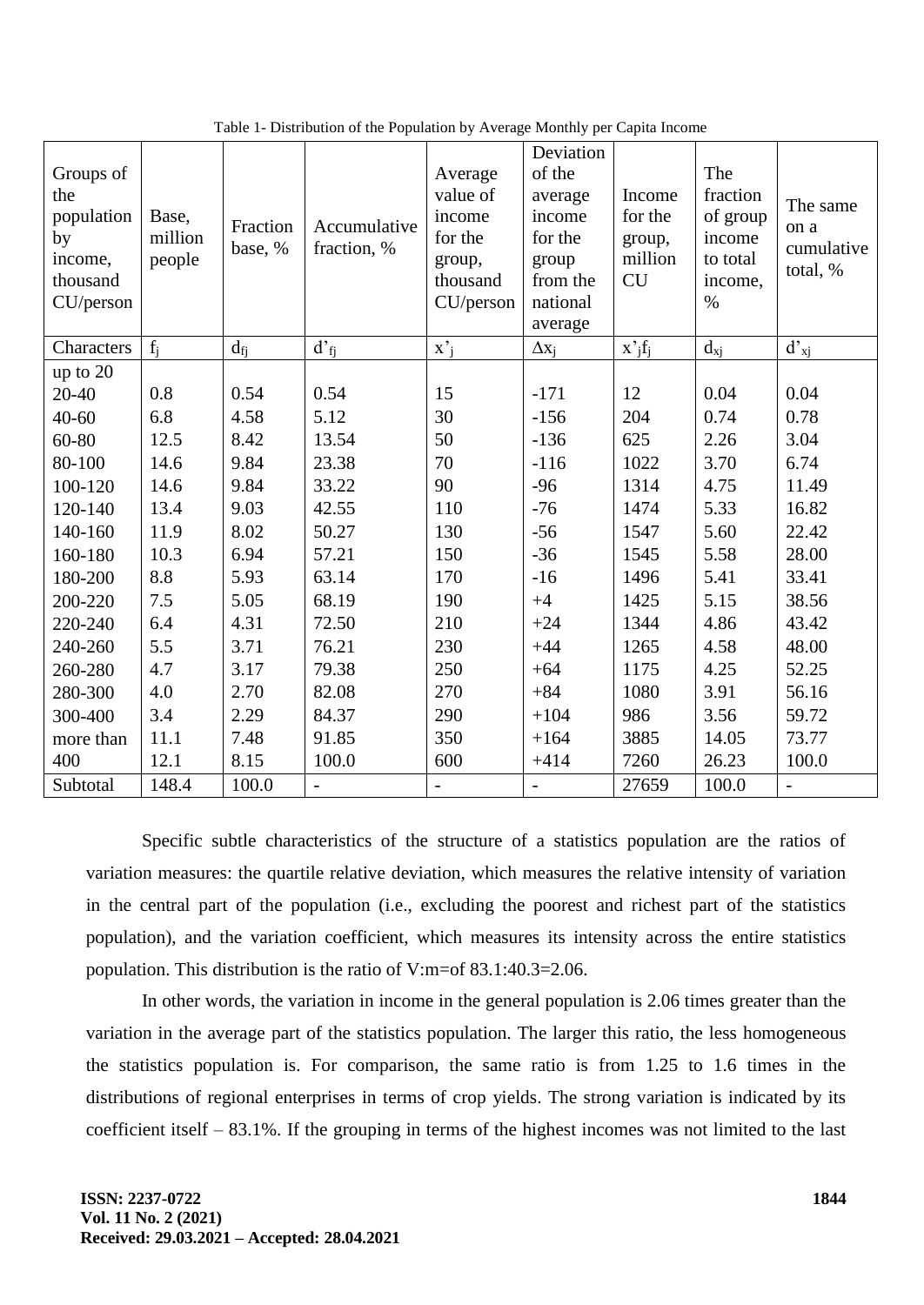overly large group in frequency but was continued, then the variation coefficient would increase even more, and the quartile distance would not change, because quartiles, like the median, do not depend on the extreme values of the trait, and the variation coefficient depends on them very much.

According to Table 1, two types of structural analysis problems can be solved. The first type is finding a feature value that separates a given fraction of the statistics population. A problem of this kind has already been illustrated by the definition of the median and quartiles. We also calculate the first and ninth deciles:  $D_1 = 51.6$  thousand CU,  $D_9 = 375.3$  thousand CU. This means that the poorest tenth of the population has an income below 51.6 thousand CU per person, and the wealthiest tenth of the population more than 375.3 thousand CU per person.

In general form, the formula for finding the quantile of order "m" with a number in order "p" is:

$$
Q_{p/m} = X_{init} + \frac{\left(\frac{p}{m}\sum_{j=1}^{k} f_j - f_{p-1}^{'}\right) \times i}{f_p}
$$
 (1)

where:  $X_{init}$  – the initial value of the attribute X in the interval in which the desired quantile is located;

k – number of groups;

 $f_i$  – frequency in group j;

 $f_p$  – frequency in the interval where the desired quantile is located;

 $f_{p-1}$  – accumulated frequency in the previous interval;

i – the width of the interval.

Let us calculate, for example, the 28th percentile, i.e. such a per capita income, less than which 28% of the population had.

$$
Q_{28/100} = \frac{(0.28 \cdot 0.2338) \times 20}{0.0984} = 89.39
$$
 thousand CU.

The second type of tasks is the calculation (determination) of the fraction of the statistics population (in frequency) that has an attribute value greater or less than a given value, for example, the share of the population with income below the "subsistence minimum" or below the "poverty line" determined by the cost of a set of the "minimum basket" benefits necessary for survival. Without entering into a debatable question about the definition of these boundaries, we will take the value of 95 thousand CU as the poverty line in the period under review. What share of the population had a lower income? These are four groups from the lowest and part of the fifth group (80-100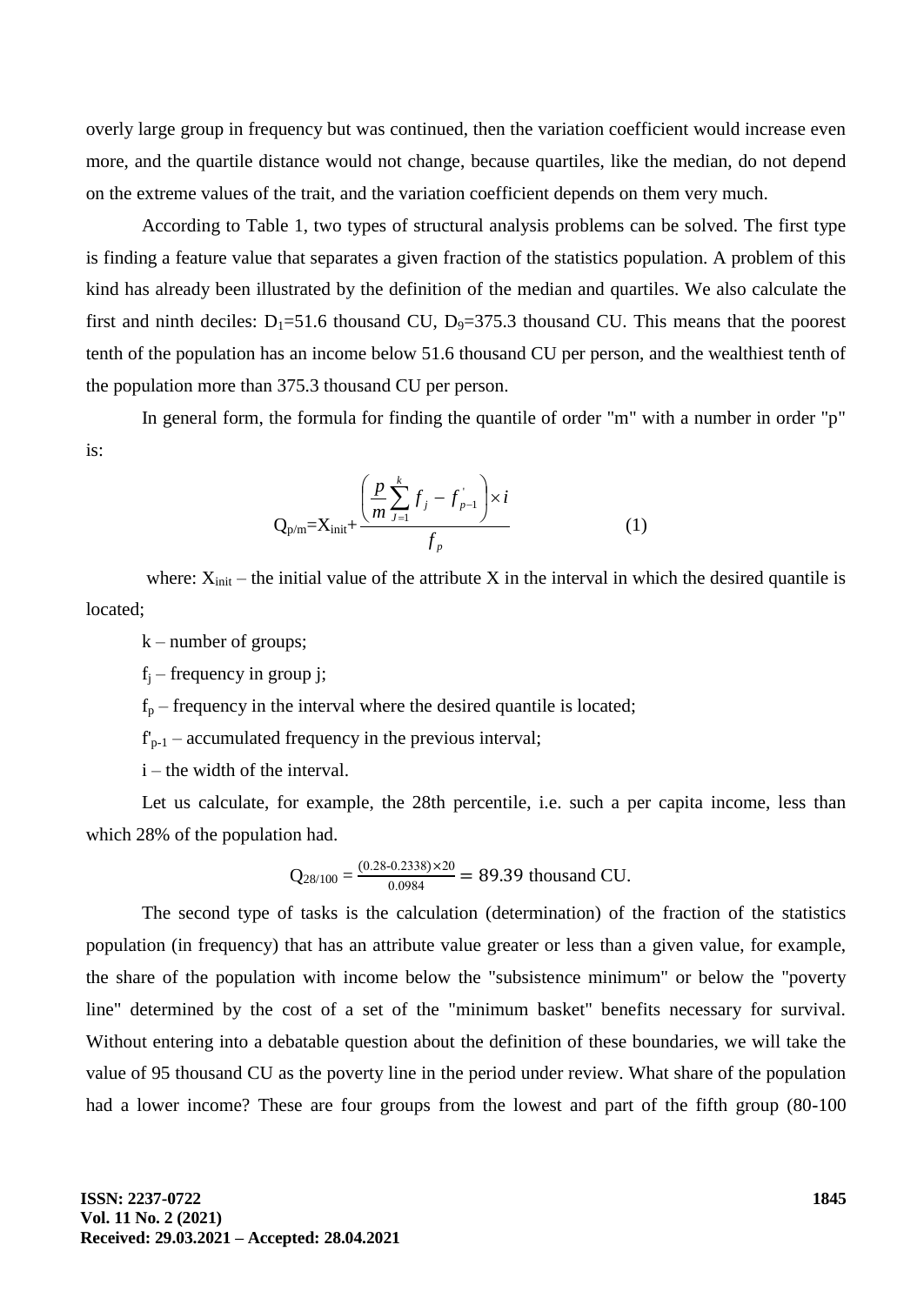thousand CU), constituting [(95-80): 20] part of 9.84% of the population in this group. Total:  $23.38 + \frac{95-80}{20} \times 9.84 = 30.76\%$  of the population has a lower income.

In general, the problem of the second type is solved by the formula:

$$
f'_{(xp)} = f'_{p-1} + \frac{(x_{p-x_{init}}) \times f_p}{i}
$$
 (2)

where:  $f_{p-1}$  is the accumulated frequency in the previous interval;

 $X_p$  – the specified border of the attribute;

 $X_{init}$  – its initial value in the interval where  $X_p$  is located;

i – the width of this feature interval.

In addition to the above analysis, Table 1 allows studying not only the structure of the statistical population of people with different incomes by their number but also the structure of the distribution of income of the entire population between groups of people with different per capita incomes. To do this, the total amount of income  $X_i$  f  $_i$  is calculated for each group, i.e., the products of the average values of the intervals by frequencies, or the products of  $X_i$  d  $_i$ , i.e., the shares of persons in the income groups. Then the cumulative total of these products and the fractions of each group in the total is calculated, and then the accumulative fraction of income (not the population!) in groups of people with different per capita income (the last column in Table 1). Using the data from this graph, it is possible to solve two types of problems similar to those previously calculated.

The first type is the problem of determining the share of the population that has a given fraction of the total income of the entire population. For example, what share of the population has half of the income? Find the interval of per capita income, which is half of all the income accumulated from the beginning of the grouping. This is the range of 240-260 thousand CU. Prior to this group, the accumulated fraction of income was 48.0%. Therefore, from the next group (240-260), it is needed to take a  $\frac{50\% - 48\%}{52.25\% - 48\%} = \frac{2}{4.2}$  $\frac{2\%}{4.25\%}$  part, and the population receiving half of all income in total will be:

 $76.21+\frac{2\times3.17}{4.25}$  = 77.75% of the population, starting from the poorest groups or 22.25% of the population with the highest per capita income.

In general, using the notation of Table 1, the formula for solving problems of the first type has the following form:

d' 
$$
f_j(y)=d' f_j(i-1)+\frac{(d_{x^j(y)}-d_{x^j(i-1)}) \times d_{f_j(i)}}{d_{x^j(i)}}
$$
 (3)

where:  $d'_{f_j(y)}$  – the share of the population with the given "y" – the fraction of total income;

**ISSN: 2237-0722 Vol. 11 No. 2 (2021) Received: 29.03.2021 – Accepted: 28.04.2021** **1846**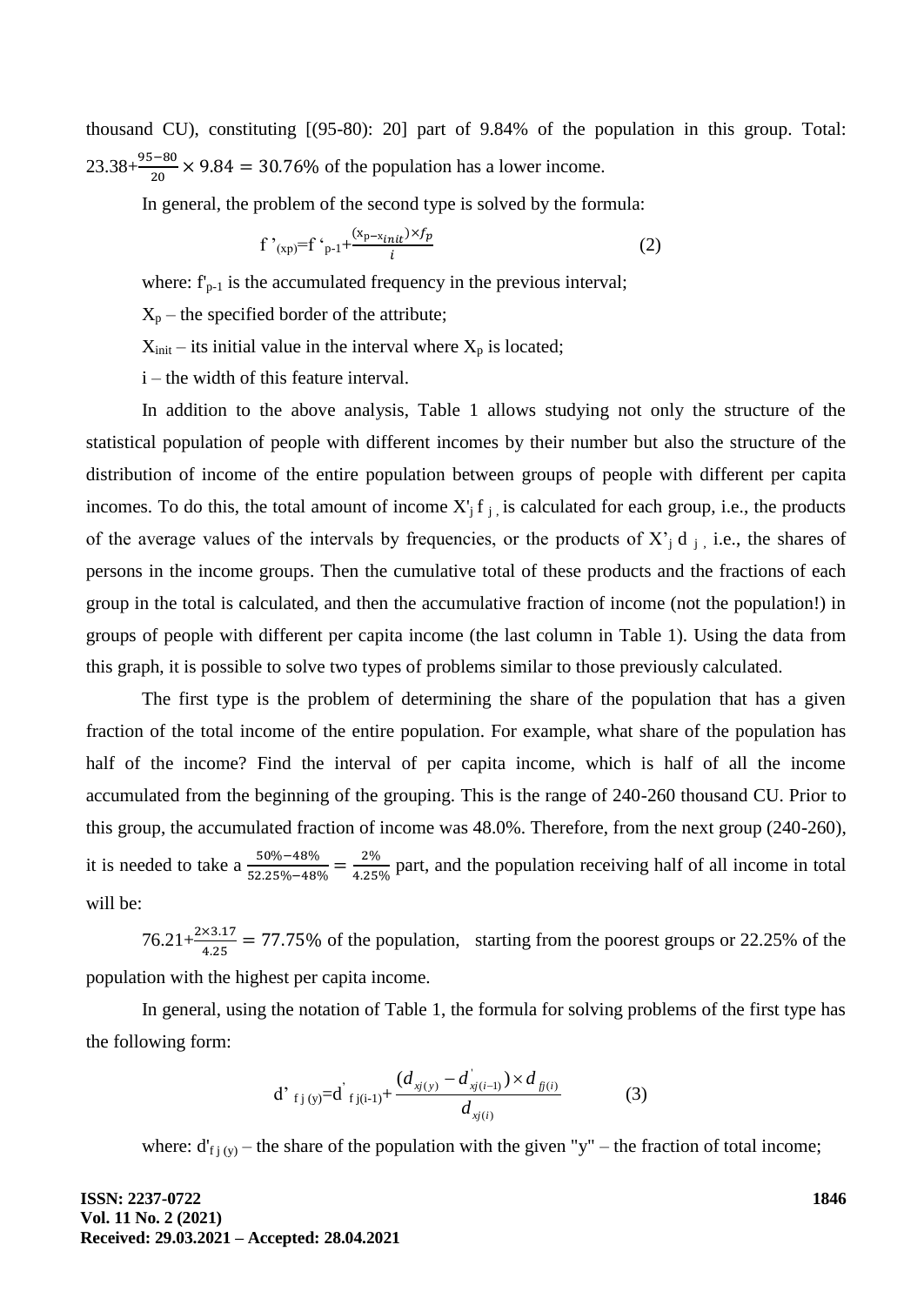$d'_{f_j(i-1)}$  – the accumulative share of the population in the interval (i-1) preceding the one in which the accumulated fraction of income exceeds the specified one;

 $d_{x}$  j(i-1) – the accumulative fraction of income in the same interval;

 $d_{x}$  j (i) – the fraction of income in the interval (i), where the accumulated fraction exceeds the desired "y";

 $d_{f(i)}$  – the share of the population in the same interval;

 $d_{x_i(y)}$  – the specified value of the fraction of total income.

The second type of problem is finding the fraction of the total income of the population that a given part of the population has. Let us find, for example, the fraction of income of the poorest 10% of the population.

10% of the population with the lowest incomes accumulate in the 3rd group. Therefore, the income of 10% will include the accumulated fraction of the income of the first two groups, i.e.  $f'$  $_{x2}= 0.78\%$  and such a part of the fraction of income of the 3rd group, which is equal to the fraction of the missing up to 10% of all 8.42% of the population of the 3rd group. Thus, we obtain:

 $0.78\% + \frac{(10-5.12)\times 2.26}{8.42} = 2.09\%$ , i.e. 10% of the population have only 2.09% of the total income. The fraction of incomes of the richest 10% of the population is defined as the fraction of incomes of the highest group, equal to 26.23%, plus $\frac{10-8.15}{7.48} \times 14.05\%$ , i.e. 29.7% of all incomes of the population. The higher-order structural indicator will be the ratio of the fraction of income of the rich 10% to the fraction of income of the poor 10%, i.e. magnitude:  $29.7\%$ :  $2.09\% = 14.22$  times. This indicator is often used in sociology to study the degree of income differentiation of the population in different countries. However, the degree of accuracy of this indicator depends on the fragmentation of the initial information, especially on the allocation of individuals with the highest incomes to separate groups, up to a fraction of a percent of the total population. Also, second- and third-order ratio indicators can be calculated. If in our example, the structural parameters of the first order in the ratio of 20% higher per capita income to 20% lower =17.5:3.38 =5.07 times and 30% higher and 30% lower =12.55:4.47 =  $2.81$  times, then the ratios of the second order:

- a. Excess income ratio of 10% highest 10% lower over the 20% highest 20% lower =14.22:5.07  $=2.81$  times.
- b. Excess income ratio of 20% highest 20% lower over against 30% higher and 30% lower  $=5.07:2.81 = 1.80$  times.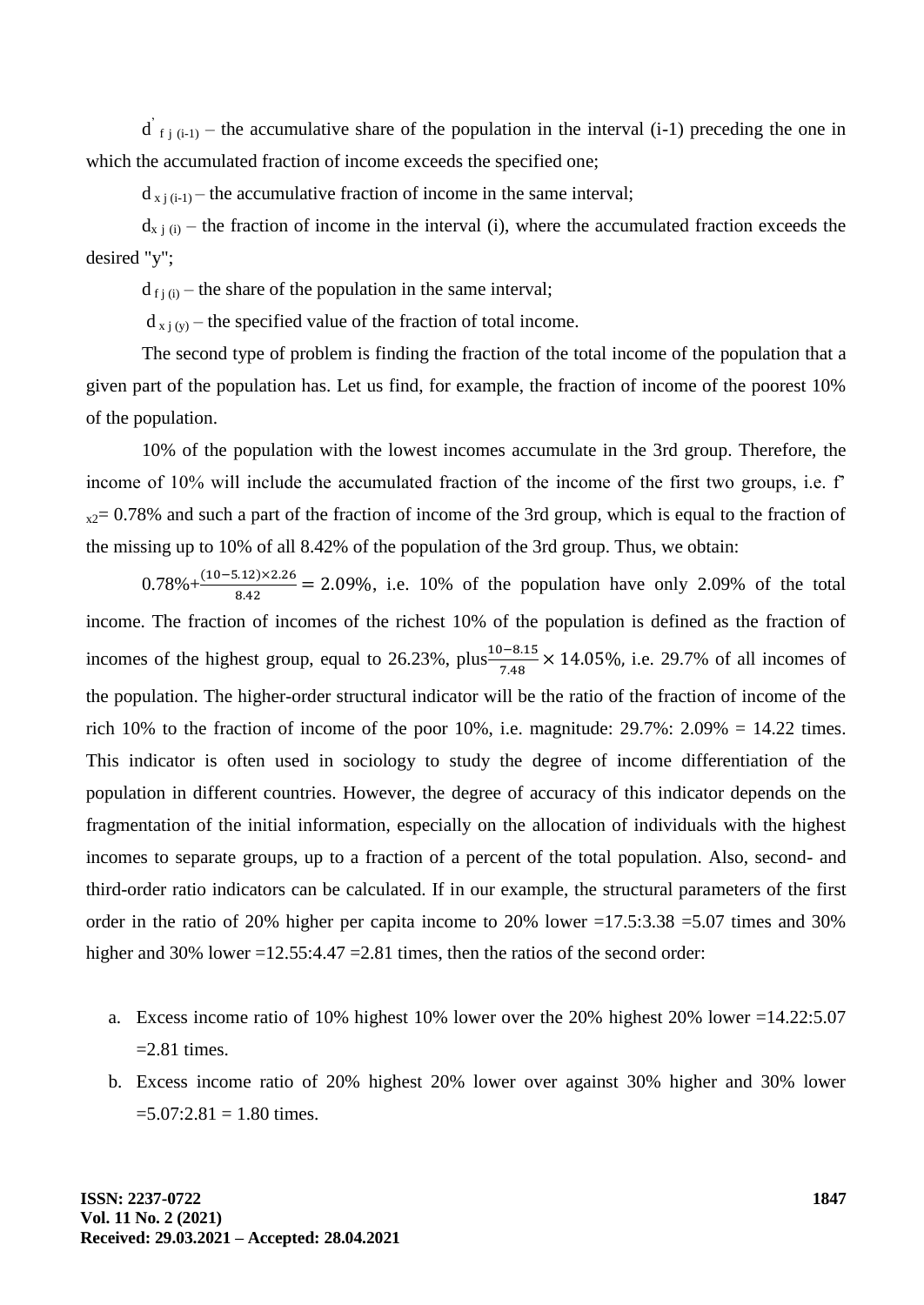Indicators of the third-order  $= 2.81:1.80 = 1.56$  times. All these indicators characterize the degree of "steepness" of the fall in income.

In general, the formula for solving the second type of income distribution problem is as follows:

$$
d'_{x j (y)} = d'_{x j (i-1)} + \frac{(d_{f j(y)} - d'_{f j(i-1)}) \times d_{x j(i)}}{d_{f j(i)}} \tag{4}
$$

where:  $d'_{x}$  is the fraction of income that the given "y" part of the population has;

 $d'_{x}$  i<sub>(i-1)</sub> – the accumulative fraction of income in the interval (i-1), which precedes the one in which the accumulated share of the population exceeds the specified one;

 $d'_{f}$  (i-1) – the accumulated share of the population in the same interval;

 $dx$  j (i) – the fraction of income in the interval (i), where the accumulated fraction exceeds the desired "y";

 $d_{fi(i)}$  – the share of the population in the same interval;

 $d_{f_1(y)}$  – the specified value of the population share.

Having calculated the fraction of income received by every 10% (or 5%, if possible according to the initial data) of the population (Table 2), we can construct a Lorenz diagram, which reflects the uneven distribution of income (Figure 1).

| The accumulative share of the population, % | The accumulative fraction of income, % |  |  |  |
|---------------------------------------------|----------------------------------------|--|--|--|
| 10                                          | 2.09                                   |  |  |  |
| 20                                          | 5.47                                   |  |  |  |
| 30                                          | 9.94                                   |  |  |  |
| 40                                          | 15.49                                  |  |  |  |
| 50                                          | 22.23                                  |  |  |  |
| 60                                          | 30.55                                  |  |  |  |
| 70                                          | 40.6                                   |  |  |  |
| 80                                          | 53.15                                  |  |  |  |
| 90                                          | 70.3                                   |  |  |  |
| 100                                         | 100.0                                  |  |  |  |

Table 2- The Fraction of Income Received by Every 10% of the Population

The fraction of income, %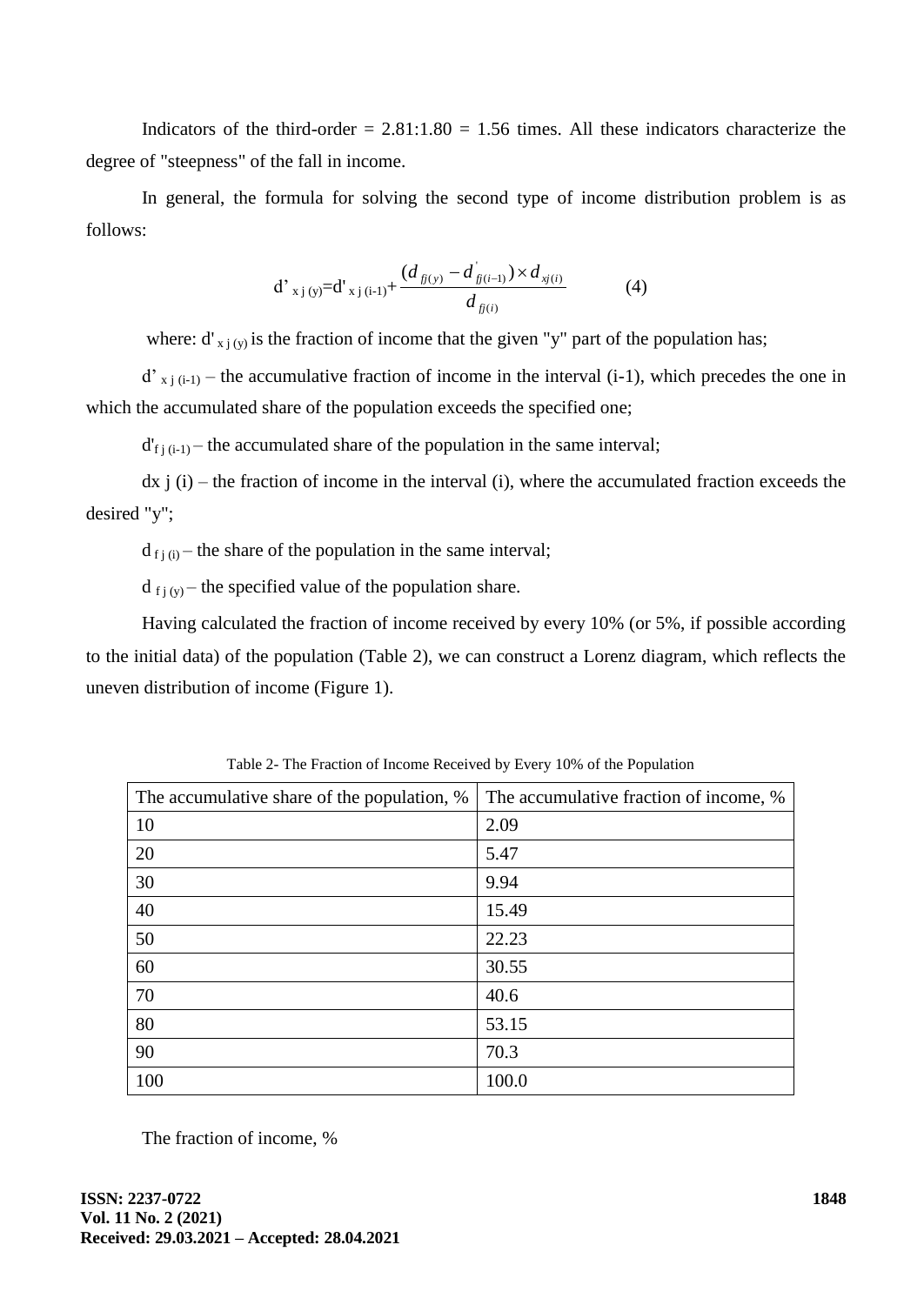Figure 1 – Distribution of the Population by Monetary Income



The share of the population, %

- The actual line of the accumulative fraction of income
- The irregularity line.

The ratio of the area  $S_1$  to the sum of the areas  $S_1 + S_2$  is used as an indicator of the degree of non-uniformity of the distribution according to the Lorenz diagram. According to Figure 1, this ratio is close to 0.4.

Since measuring the area of polygons is very difficult, so the measure of irregularity according to the Lorenz graph is inconvenient for practical application. More often, the Lorenz coefficient is used, which is equal to the half-sum of the modules of the difference between the population shares and the income fractions: LC.= $\sum_{i=1}^{k} |d_{fi} - d_{xi}|$ : 2 = 59.46:2 = 29.73%.

The degree of irregularity of the distribution of a phenomenon in groups with a constant number is determined by the coefficient of variation of the fractions  $(V_d)$  and entropy  $(H_X)$ .

Variation of fractions of certain groups in total on statistics population is the difference between the parts together. We propose to measure the variation of fractions by analogy with a variation of features. In this case, the average value of the fraction is equal to the sum of the fractions, i.e. the unit divided by the number of groups:

$$
d=\frac{1}{n},
$$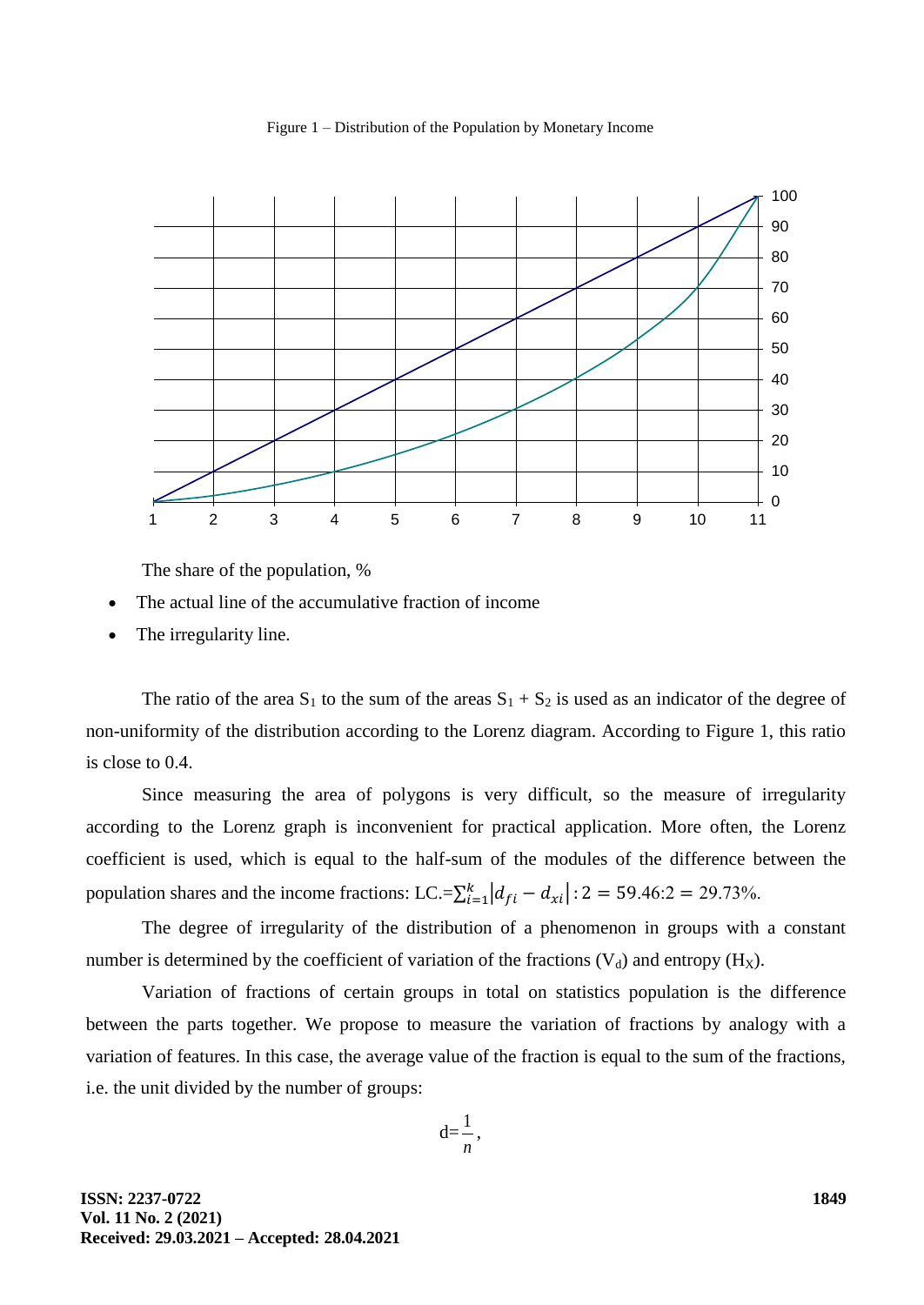where: d is the average value of the fraction;

n – the number of groups.

Then, the average linear deviation is calculated by the modulus of deviations of fractions of  $1/n$ :

$$
l_d = \frac{\sum_{i=1}^{n} \left| d_i - \frac{1}{n} \right|}{n}
$$

The average square deviation of the fractions from their average value:

$$
\sigma_d = \sqrt{\frac{\sum_{i=1}^{n} (d_i - d)^2}{n}} = \sqrt{\frac{\sum_{i=1}^{n} (d_i - \frac{1}{n})^2}{n}} = \sqrt{\frac{\sum_{i=1}^{n} d_i^2}{n}} - \frac{2 \times \sum_{i=1}^{n} d_i \times \frac{1}{n}}{n} + \frac{\sum_{i=1}^{n} \frac{1}{n^2}}{n}}{n};
$$
  
since  $\sum_{i=1}^{n} d_i = 1$  and  $\sum_{i=1}^{n} \frac{1}{n^2} = \frac{1}{n}$ , then exactly:  

$$
\sigma_d = \sqrt{\frac{\sum_{i=1}^{n} d_i^2}{n} - \frac{1}{n^2}};
$$
(5)

where:  $\sigma_d$  is the mean square deviation of the fractions;

 $d_i$  – actual fractions.

The coefficient of variation of the fractions is expressed by the following formula:

$$
V_d = \sigma_d : \overline{d} = \sqrt{n \times \sum_{i=1}^n d_i^2 - 1}
$$
 (6)

In the general case, the limiting force (degree) of differentiation is achieved when all fractions are equal to zero, except for one, which is equal to one. However, as can be seen from formula (6), the limit value of the variation coefficient of the fractions is not constant, but depends on the number of groups: for four groups,  $V_{d \text{ max}} = \sqrt{n-1} = \sqrt{3} = 1.73$  (173%), and, for example, for ten groups,  $V_{d \text{ max}} = \sqrt{9} = 3$  (300%). Thus, the coefficient of variation of the fractions in the limit is the same as the limit of the usual coefficient of variation.

One example of the application of such an analysis can be the study of the structure of the sales volume of the cosmetics industry in the world (Figure 2).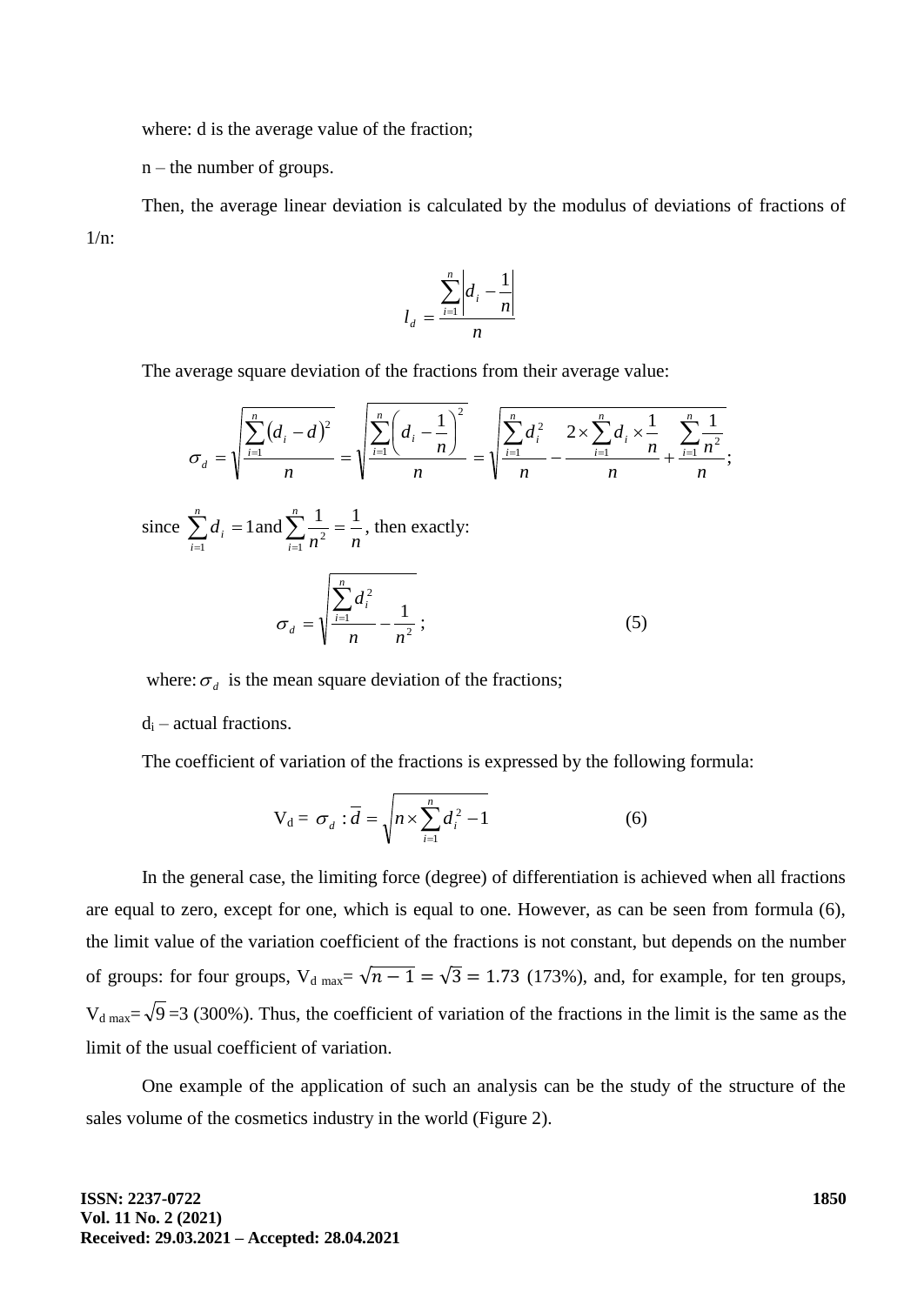

#### Figure 2 – Volume of Sales of Cosmetics and Perfume, Billion CU

The structure of sales in the world of cosmetics and perfumes in the main areas is presented in Table 3.

| Name of cosmetics and perfumes             | The fractions in the total<br>amount of $d_i$ | Squares of fractions $(d_i)^2$ |  |
|--------------------------------------------|-----------------------------------------------|--------------------------------|--|
| 1. Men's perfume                           | 0.091                                         | 0.0083                         |  |
| 2. Products for showers, baths, deodorants | 0.144                                         | 0.0207                         |  |
| 3. Oral care products                      | 0.119                                         | 0.0142                         |  |
| 4. Tanning products                        | 0.020                                         | 0.0004                         |  |
| 5. Skincare products                       | 0.180                                         | 0.0324                         |  |
| 6. Women's perfume                         | 0.083                                         | 0.0069                         |  |
| 7. Cosmetics                               | 0.175                                         | 0.0306                         |  |
| 8. Haircare products                       | 0.188                                         | 0.0353                         |  |
| Subtotal                                   |                                               | 0.1488                         |  |

Table 3 – Structure of Sales Volume in the World of Cosmetics and Perfumes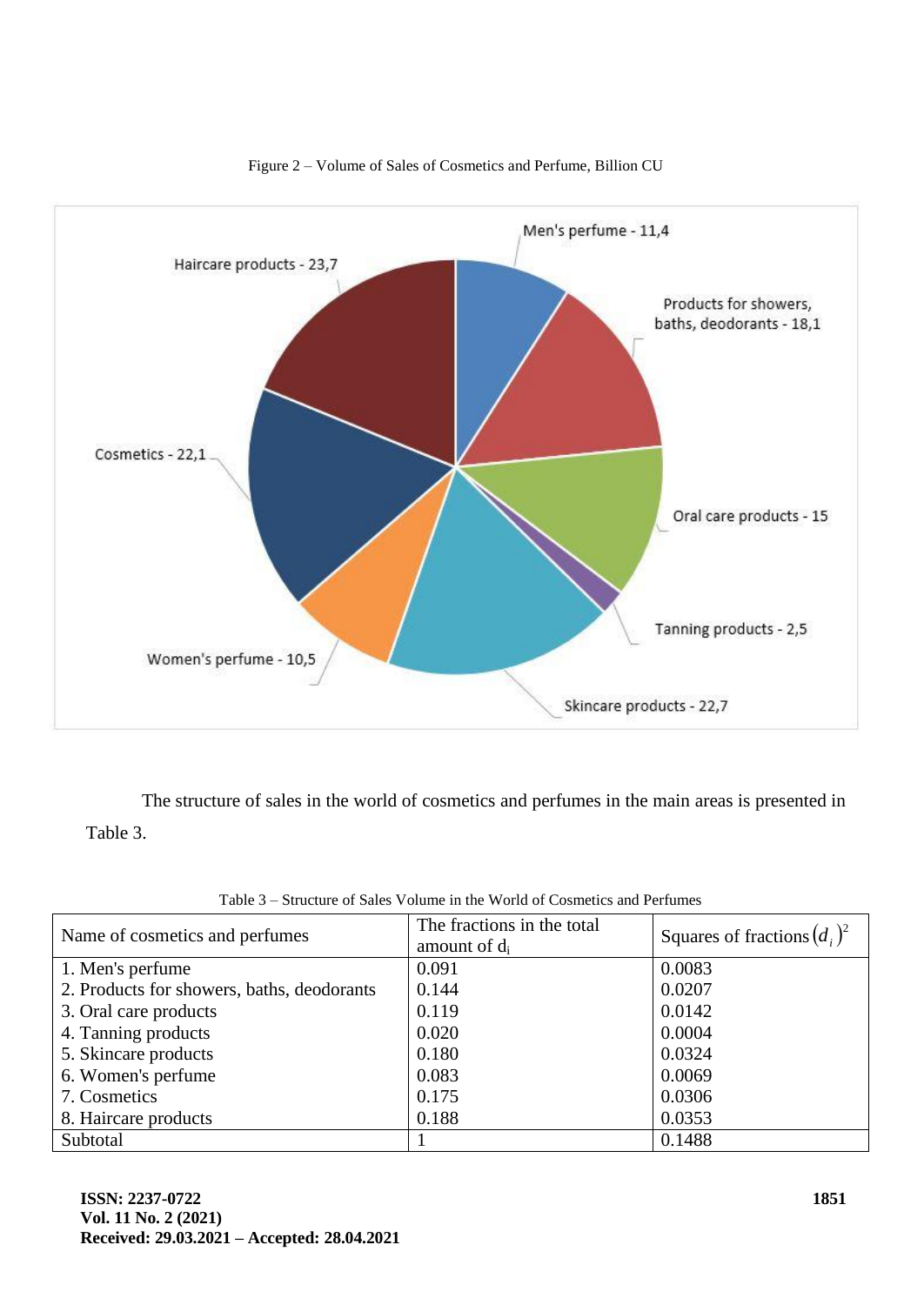Based on this table, we calculate the average value of the fraction and the variation coefficients of the fractions of the structure under consideration:

- Average fraction  $=1:8=0.125$
- The mean square deviation

$$
\sigma = \sqrt{\frac{0.1488}{8} - \frac{1}{8^2}} = 0.0548.
$$

variation coefficient of fractions

$$
V_d = 0.0548
$$
: 0.125 or  $\sqrt{8 \times 0.1488 - 1} = 0.4384$ 

Maximum possible value of the variation coefficient

$$
V_{\text{max}} = \sqrt{8-1} = 2.64
$$

• Ratio  $V_d$ :  $V_{max} = 0.4384$ : 2.64= 0.166

Thus, the production of various types of cosmetics seems to be fairly uniform in size (in terms of product cost).

As another example, we offer a static comparison of the two structures of the revenue part of the budget of all regions of the state and a single region (Table 4).

|                                    | The budget of the region<br>The budget of the regions |                   |             |                   |
|------------------------------------|-------------------------------------------------------|-------------------|-------------|-------------------|
| Sources of income                  | in $%$ to                                             | squares of        | in $%$ to   | squares of        |
|                                    | total $D_i$                                           | fractions $d_i^2$ | total $D_i$ | fractions $d_i^2$ |
| 1. Income tax                      | 46.7                                                  | 0.2181            | 42.6        | 0.1815            |
| 2. Personal income tax             | 18.1                                                  | 0.0328            | 13.4        | 0.0180            |
| 3. Payments for the use of natural |                                                       |                   |             |                   |
| resources                          | 2.5                                                   | 0.0006            | 0.01        | 0.0001            |
| 4. State duty                      | 0.4                                                   | 0.1600            | 0.4         | 0.1600            |
| 5. Property taxes                  | 2.3                                                   | 0.0005            | 1.7         | 0.0003            |
| 6. VAT                             | 16.6                                                  | 0.0276            | 21.1        | 0.0445            |
| 7. Excise taxes                    | 3.6                                                   | 0.0013            | 3.7         | 0.0014            |
| 8. Land tax                        | 1.1                                                   | 0.0001            | 0.89        | 0.0001            |
| 9. Sales tax                       |                                                       |                   | 0.1         | 0.0100            |
| 10. Other tax and non-tax income   | 8.7                                                   | 0.0076            | 9.6         | 0.0092            |
| 11. Funds received from the        |                                                       |                   |             |                   |
| republican budget                  |                                                       |                   | 6.5         | 0.0042            |
| Subtotal                           | 100.0                                                 | 0.4486            | 100.0       | 0.4293            |

Table 4 – Structure of the Revenue Part of the Budget of the Regions of the Country and a Single Region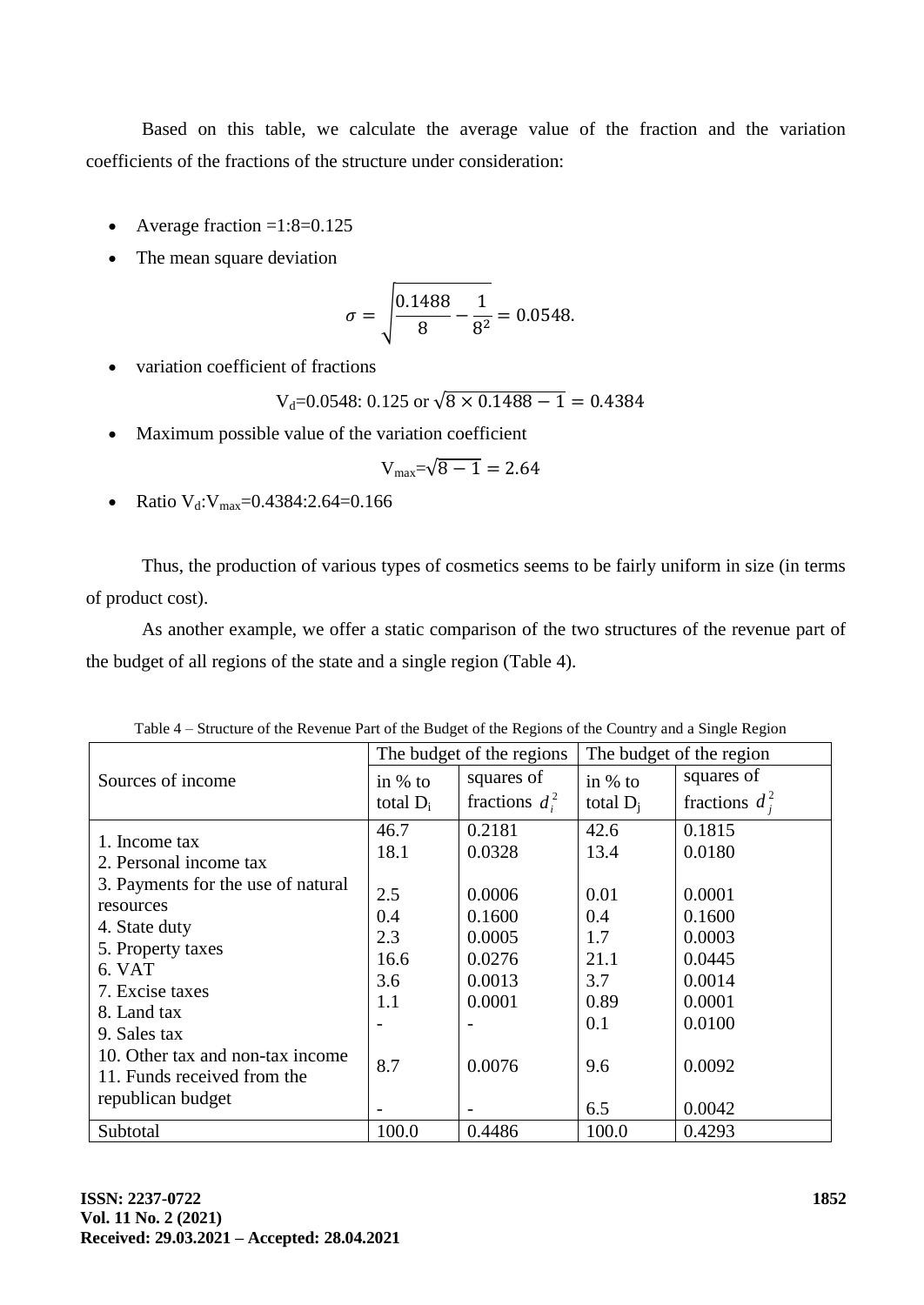Based on this table, we calculate the indicators of variation in the fractions of the structures under consideration and the limit values of the measures of variation (Table 5).

|                      | Indicators of variation in the fractions of the structure |                                                              |                                                 |                                                           |                                                             |  |  |
|----------------------|-----------------------------------------------------------|--------------------------------------------------------------|-------------------------------------------------|-----------------------------------------------------------|-------------------------------------------------------------|--|--|
| <b>Budgets</b>       | Average<br>fraction, $d$                                  | Average quadratic<br>deviation of<br>fractions, $\sigma_{d}$ | Variation<br>coefficient of<br>fractions, $V_d$ | Marginal<br>coefficient of<br>variation, $V_{\text{max}}$ | Correction<br>coefficient<br>of variation,<br>$V_a:V_m=V_k$ |  |  |
| 1. All regions       | 0.111                                                     | 0.195                                                        | 1.756                                           | 2.828                                                     | 0.621                                                       |  |  |
| 2. Particular region | 0.091                                                     | 0.175                                                        | 1.923                                           | 3.162                                                     | 0.608                                                       |  |  |

Table 5 – Comparative Analysis of the Irregularity of the Structure of the Revenue Side of Budgets

The calculated indicators of variation in the fractions of the structures of the revenue side of the budget of a particular region and the budget of all regions indicate a very strong irregularity of their sources. The variation coefficient is 192.3% and 175.6%, respectively. When measuring the irregularity of structures, to compare them in statics with a different number of structural elements (and in our example, 9 sources of income were allocated in the budget of all regions, and in the budget of a single region  $-11$ ), the limiting value of the variation measures should be used. When adjusting the variation coefficient, we calculate the ratio of the actual coefficient of variation of the fractions to the maximum possible (maximum measure of variation) for a given number of elements of the structure.

If, when comparing the actual values of the variation coefficients ( $V_{di}:V_{di} = 1.756: 1.923 =$ 0.91 times), it turned out that the irregularity degree of the budget of all regions of the state is 91% to the degree of irregularity of the budget of a particular region, then after adjusting the variation coefficient, the situation turned out to be the opposite (V  $_{ki}:V_{kj} = 0.621: 0.608 = 1.02$  times), i.e. the structure of the budget of a particular region is more even in terms of income sources.

Monopolization is a complex, multi-faceted category of the market economy. It has technological, economic, legal, social, and psychological aspects. Our goal is not to enter into a comprehensive analysis of this category, but to consider only one aspect: the construction of statistical indicators that would make it possible to diagnose the presence of a monopoly and measure the degree of monopolization of the market.

For producers of any economic product that in principle admit competition, monopolization is less probable, the greater the number of active producers (n), the more evenly the total volume of output is distributed between them, i.e., the closer the producers' fractions  $(d_i)$  are to  $1/n$ .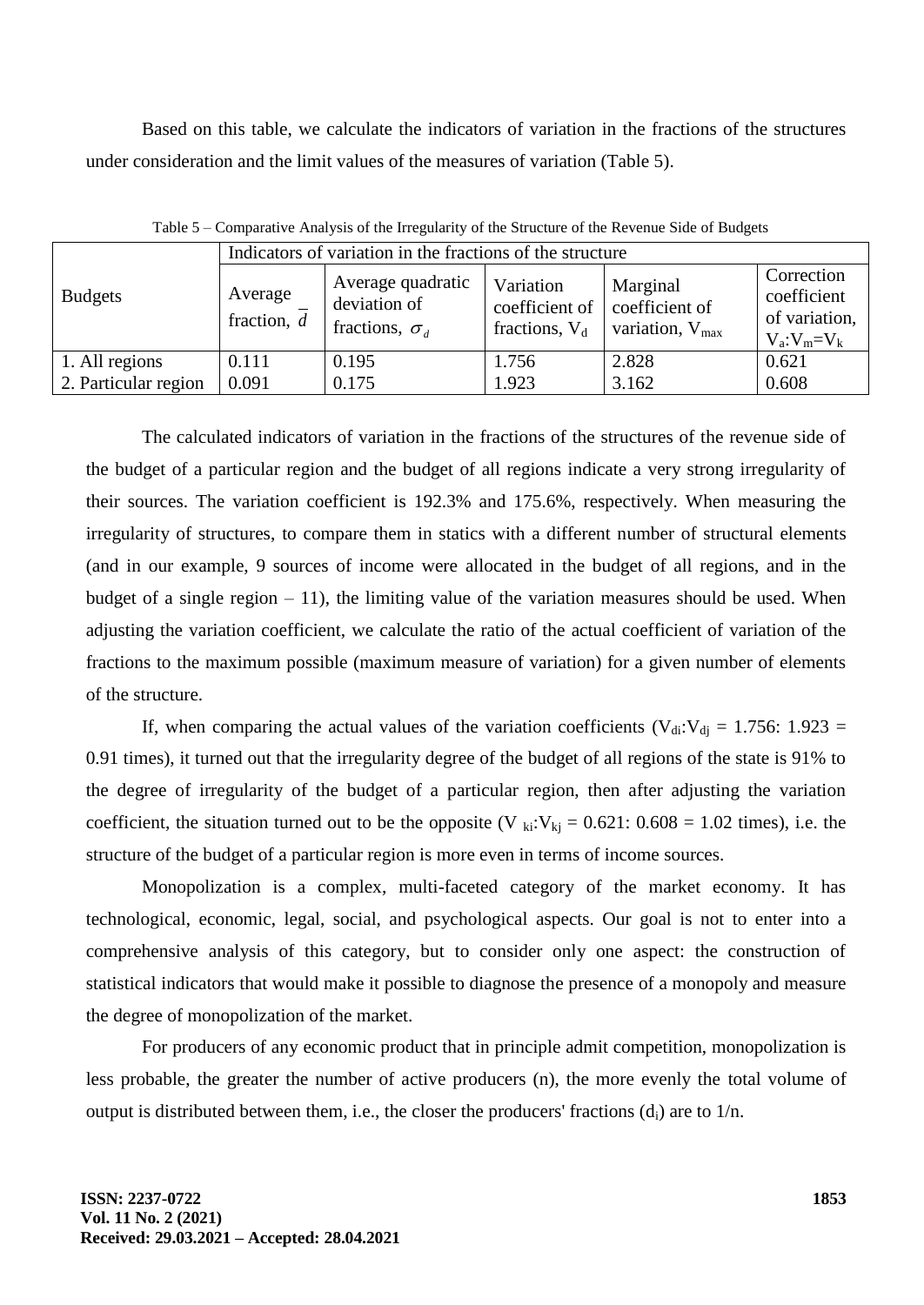According to the first criterion, if the number of producers is less than five, it is likely that they will agree on a monopoly price, even if the volume of production is distributed between them exactly equally, at 0.25 or 0.2 with five companies. It will be more reliable if the state of all cases where up to five manufacturers appear on the market is subject to verification by the federal antimonopoly service, since in this case, the probability of monopolization is high and, therefore, it is necessary to introduce an antitrust law mechanism.

With a sufficiently large number of producers, the second criterion – the degree of uneven distribution of the volume of production between producers becomes crucial. The basis for determining the degree of irregularity of the distribution can serve as:

- The sum of the modulus of deviations of fractions from  $1/n$ , the limit of which is  $2-2/n$ ;
- The sum of the squares of the deviations from  $1/n$ , the limit of which is  $1-1/n$ .

Let us look at some examples.

For the first type of product (Table 6), the linear indicator of the irregularity degree will be 0.8: (2-0. 2)=0.444 or 44.4%, and the quadratic coefficient $\sqrt{0.112:(1-0.1)} = \sqrt{0.124} = 0.352$  of 35.2%. The quadratic index is lower since there is no sharp deviation from the average fraction  $(\bar{d} = 0.1)$ , from uniformity, in the distribution. 35% concentration cannot be considered a monopoly and 44% either. The sum of the "fractions of the three largest producers" reached 79%, which, allegedly, already speaks of the presence of a monopoly. There are five large manufacturers and five smaller ones, only five times lower than the average fraction, that are capable of competing in the market. Therefore, there is no monopolization here.

|                      | The first type of product |                  |                  | The second type of product |                      |                  |  |
|----------------------|---------------------------|------------------|------------------|----------------------------|----------------------|------------------|--|
| <b>Manufacturers</b> | fraction<br>$d_{i1}$      | $ d_{i1} - 1/n $ | $(d_{i1}-1/n)^2$ | fraction<br>$d_{i2}$       | $ d_{i2} $<br>$-1/n$ | $(d_{i2}-1/n)^2$ |  |
|                      | 0.3                       | 0.2              | 0.04             | 0.69                       | 0.59                 | 0.3481           |  |
|                      | 0.3                       | 0.2              | 0.04             | 0.27                       | 0.17                 | 0.0289           |  |
|                      | 0.1                       | 0.0              | 0.0              | 0.005                      | 0.095                | 0.009025         |  |
| 4                    | 0.1                       | 0.0              | 0.0              | 0.005                      | 0.095                | 0.009025         |  |
|                      | 0.1                       | 0.0              | 0.0              | 0.005                      | 0.095                | 0.009025         |  |
| 6                    | 0.02                      | 0.08             | 0.0064           | 0.005                      | 0.095                | 0.009025         |  |
|                      | 0.02                      | 0.08             | 0.0064           | 0.005                      | 0.095                | 0.009025         |  |
| 8                    | 0.02                      | 0.08             | 0.0064           | 0.005                      | 0.095                | 0.009025         |  |
| 9                    | 0.02                      | 0.08             | 0.0064           | 0.005                      | 0.095                | 0.009025         |  |
| 10                   | 0.02                      | 0.08             | 0.0064           | 0.005                      | 0.095                | 0.009025         |  |
| Subtotal             | 1.00                      | 0.80             | 0.1120           | 1.000                      | 1.520                | 0.449200         |  |

Table 6 – Distribution of Production Volume Fractions among Producers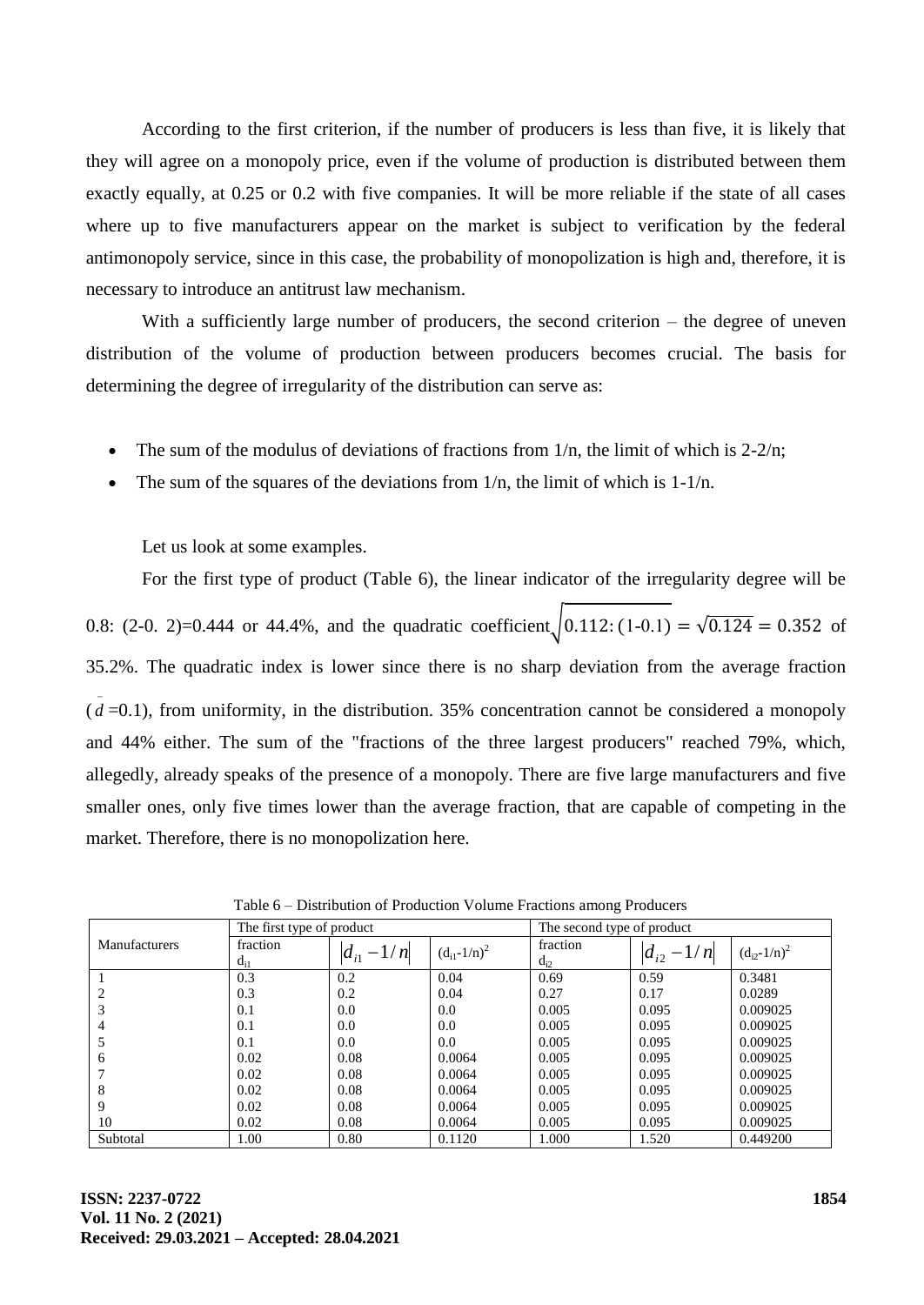For the second product, the linear indicator of irregularity is:  $1.52$ :  $(2-0.2) = 0.844$ , or  $84.4\%$ , quadratic√ $\sqrt{0.4492$ :  $(1 - 0.1) = \sqrt{0.499} = 0.706$ , or 70.6%. Here it is already legitimate to refer to the monopolization of production by the two leading companies.

Another example: let the product be produced by 100 companies, of which one produces 50.5% of the total volume, and the rest 99 produce 0.5% each. The linear irregularity indicator will be:  $(0.495+99\times0.005)$ :  $(2-0.2) = 0.5$ , or 50%. The quadratic indicator will be equal to or  $\sqrt{(0.495^2 + 99 \times 0.005^2) \cdot (1 - 0.1)} = \sqrt{0.25} = 0.5$ , or 50%, respectively. These figures are significantly higher than in the first example, although the "sum of the fractions of the first three largest companies" is far from reaching 70%, accounting for only 51.5% of the total output. However, in this case, there is a reason to talk about a monopoly, because a company with 50.5 percent of production will impose conditions, will dictate the market, and 99 of the smallest, uncompetitive producers cannot compete with it.

## **4. Discussion**

When evaluating the variational characteristics of a structure based on the initial data, two types of structural analysis problems are solved. The first type is finding a feature value that separates a given fraction of the statistics population. The second type of problem is the calculation (determination) of the share of the statistics population (by frequency) that has a feature value greater than or less than the specified value.

The structure of the aggregate of people with different incomes in terms of their number and the structure of the distribution of income of the entire population between groups of people with different per capita income was studied, with the help of which, again, two types of problems were solved. The first type is the problem of determining the share of the population that has a given fraction of the total income of the entire population. The second type of problem is to find the fraction of the total income of the population that a given part of the population has.

When calculating the indicators of the variation of the fractions, it is shown what problems of statistical research they solve, as an example, the study of the structure of the sales volume of the cosmetics industry in the world.

When studying the distribution of capital investments of a company, holding, bank, etc. by industries of production and services, indicators of variation in fractions, along with the number of different investment objects, are characteristics of capital diversification. With an equal number of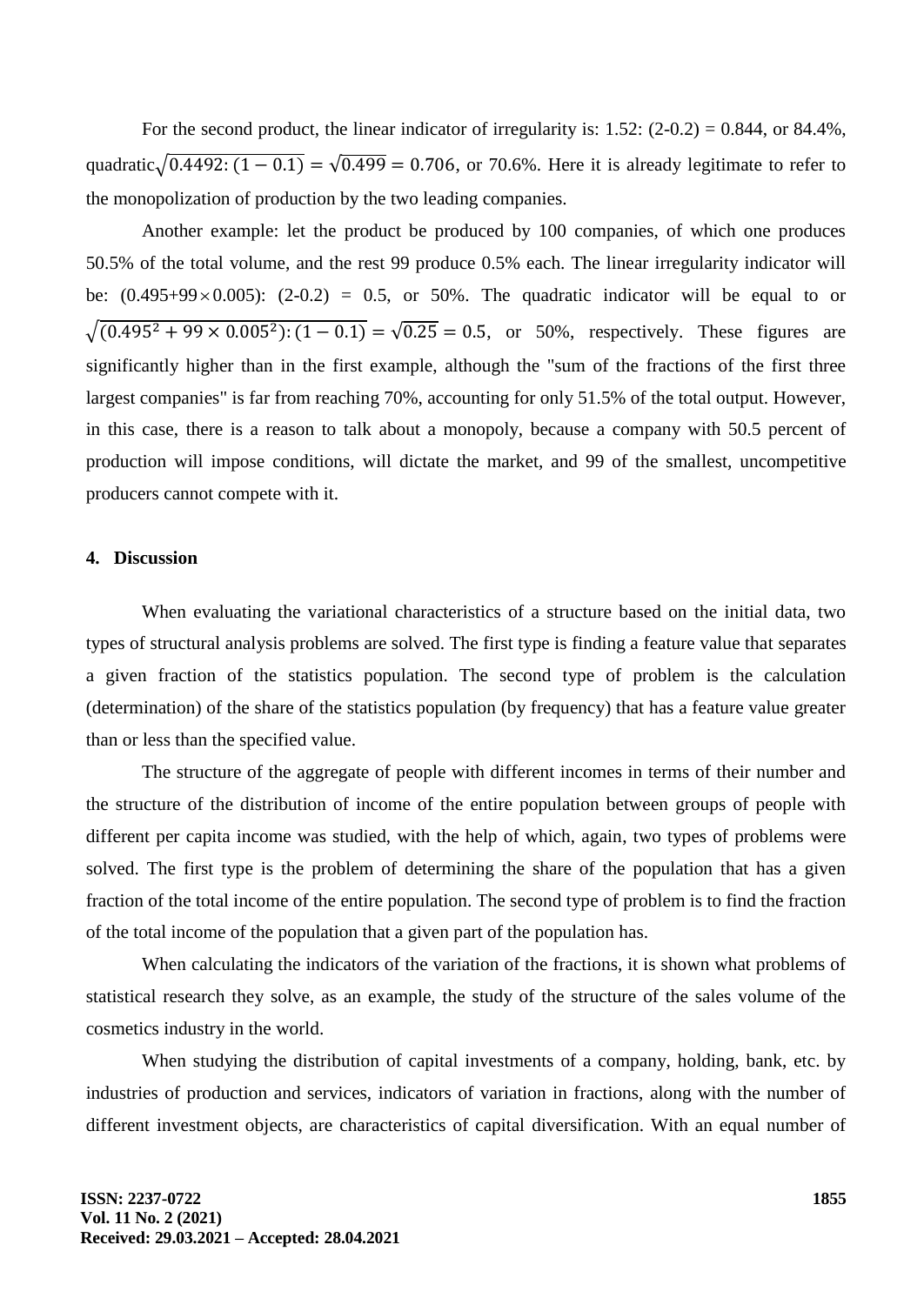investment objects, the greater the diversification, the more evenly the capital is distributed among them, i.e., the lower the coefficient of variation of the fractions of capital.

As an example, we compared two structures of the revenue part of the budget of all regions of the country and a single region in statics.

Market monopolization can take place on a global scale, in a single country, and regionally, up to the local level. It is necessary to update the indicators that characterize the degree of monopolization in the industry, in the production of a particular type of product. It is necessary to consider the essence and practical task of antitrust legislation to approach a more reasonable definition of the boundaries of market monopolization. This task is to protect the population from the negative consequences of monopolization by the state: suppression of competition, monopoly inflated prices, and restraint of the technological progress of production.

First of all, the so-called "natural" monopolies are easily identified: railways, mail, telegraph, gas and electricity supply, etc. – state or local enterprises that do not have a competitor. No special statistical indicators and methods are required to determine them.

The assessment of the assumption of monopolization is made according to two criteria – the number of active producers and the distribution of the volume of output between producers.

As a characteristic of the uneven distribution of the volume of production between companies, in the first case, i.e. as a criterion for monopolization, a linear criterion can be proposed – the ratio of the actual mean linear deviation (modulo) to its limit. It can be assumed that if the variation exceeds half of the maximum possible force, then the probability of monopolization will also exceed 0.5. In the second case, as a criterion for monopolization, it is possible to apply a quadratic indicator – the square root of the ratio of the actual sum of squares of deviations to its limit. The probability of monopolization will be high if the actual indicator of variation exceeds 0.5 of the maximum possible value for a given number of enterprises. However, the quadratic criterion is much more sensitive than the linear one to the value of the largest deviation from the mean. Therefore, if we understand by "monopolization" the literal meaning of the term, the concentration of goods in one ("mono" – one) enterprise, the quadratic criterion would even be preferable to the linear one. If this is more consistent with the economic essence of the phenomenon, we understand by monopolization a high probability that a few major producers will create a cartel agreement to restrict competition to maintain high prices, the quadratic criterion is less accurate.

If the number of producers or suppliers to the market is five or fewer, the probability of monopolization is already high in any distribution of the total volume of supplies between them. With more enterprises, the probability of monopolization increases with the degree of approximation of the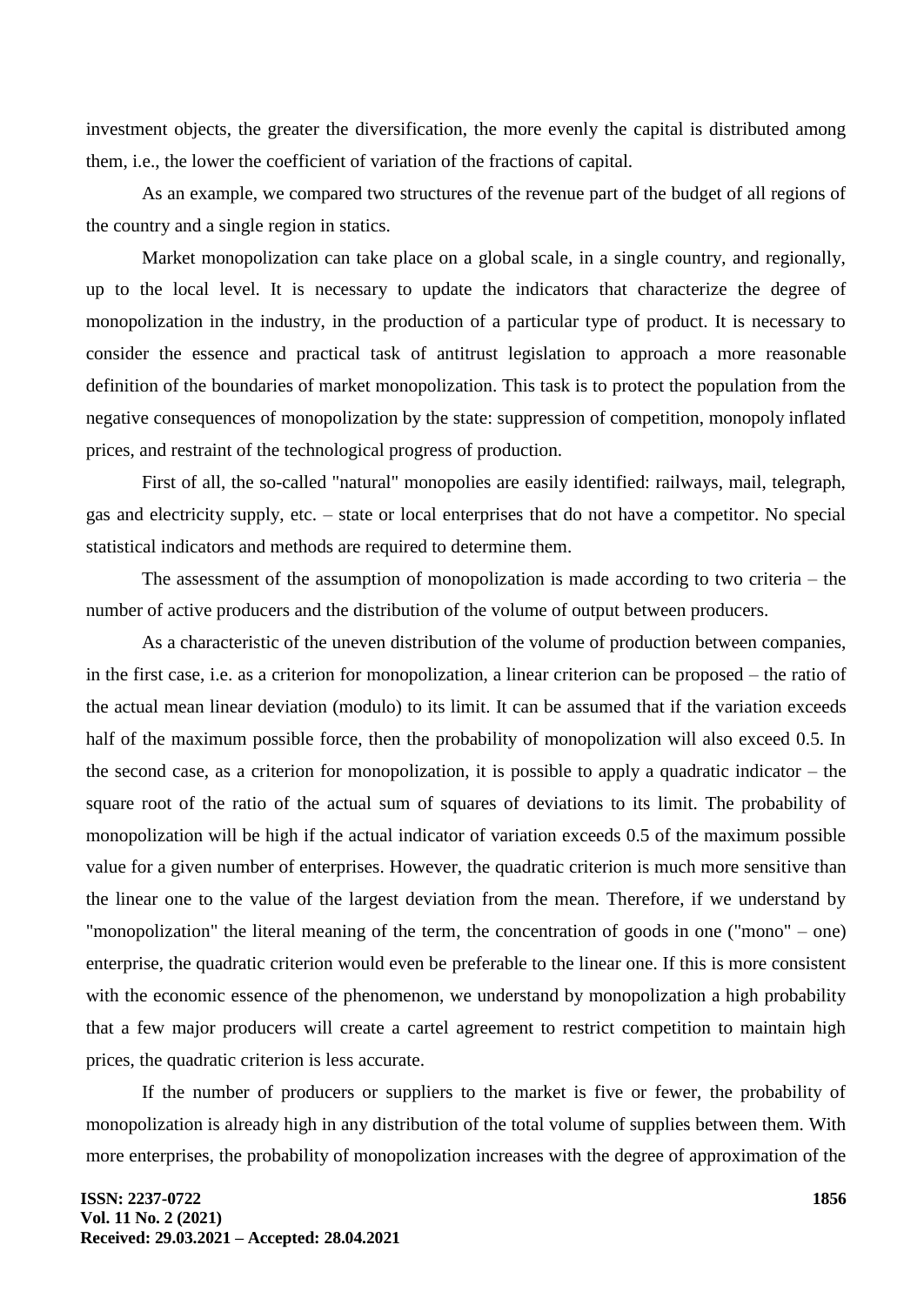force of variation to the maximum possible. It is advisable to judge the degree of this approximation by the value of the ratio of the average relative linear (in absolute value) deviation of the actual volumes or fractions of the volume of production to the maximum possible value of this indicator, achieved when the entire volume of production is concentrated in one enterprise. The criterion of a sufficiently high degree of concentration of production (supply), at which the probability of monopolization becomes high, can be considered to exceed the proposed ratio of 0.5.

## **5. Conclusion**

We present an improved algorithm for the possibilities of variation indicators to deepen the structural analysis. However, the methods of variational statistics allow studying the variation of the structure indicators themselves, the fractions. This method allows directly judging the degree of uniformity or irregularity of any distribution, including by non-quantitative characteristics, for example, the uniformity or heterogeneity of the composition of employees by the level of education, nationality, political views, the distribution of gross domestic product by industry, territorial units, and so on.

Indicators of the variation of the fractions can be used to solve various problems of statistical research:

- a. When analyzing the structure of the products of any enterprise: the greater its variation of fractions or its ratio to the limit for a given number of groups "n", the narrower or deeper its specialization, the predominance of individual types of products.
- b. When studying the homogeneity of statistics population of enterprises by the size of production: with an equal number of enterprises, the greater the uniformity, the smaller the variation in the fractions of enterprises in the total volume of production in their aggregate, and the degree of concentration, on the contrary.
- c. When comparing two structures, one should also consider the difference in the variation of the fractions. The structure of a system with equal fractions of elements without their variation is less developed, simpler than the structure of a system with a significant variance in the fractions of individual elements.

Other tasks of economic analysis can also be solved.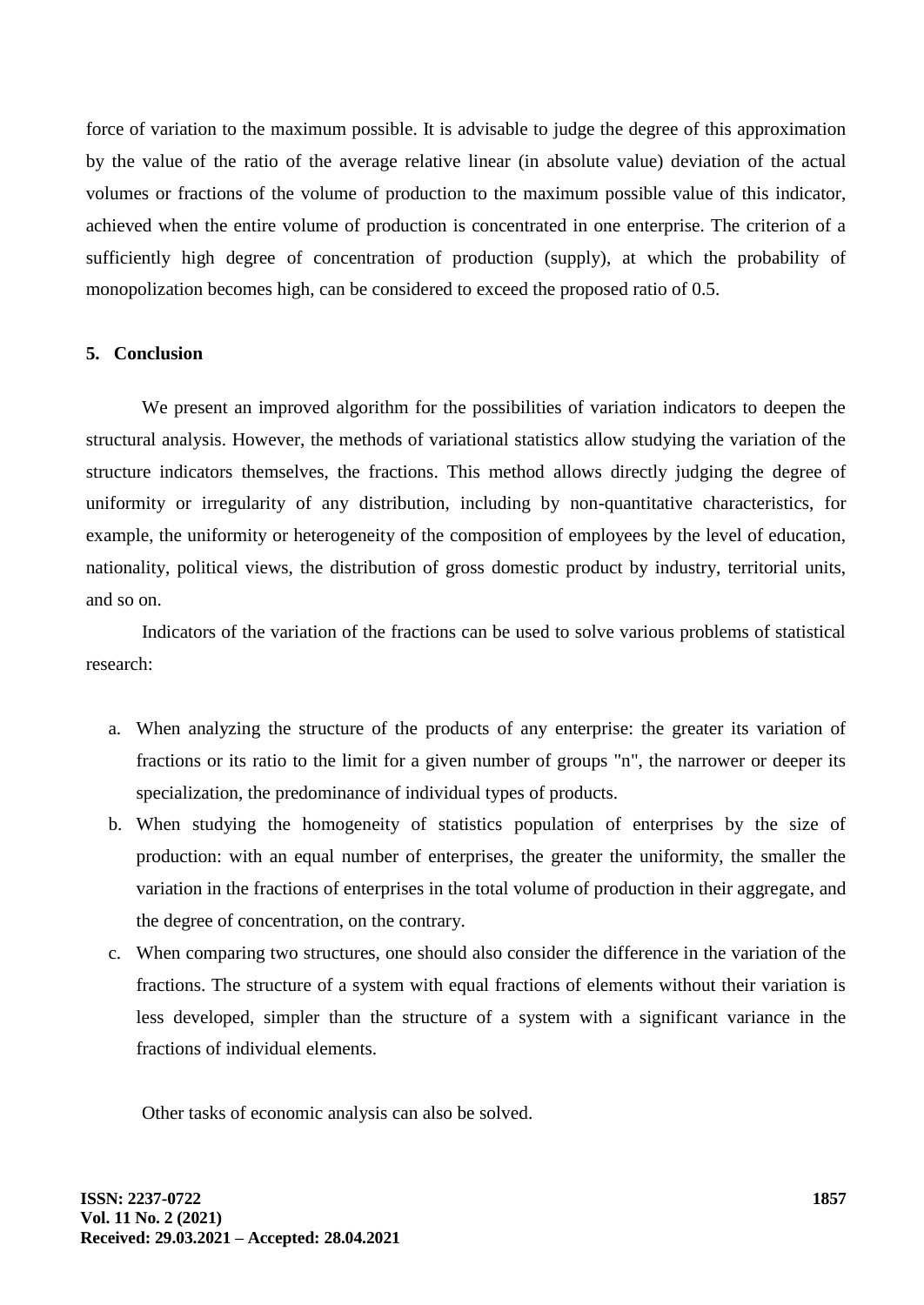Measuring the irregularity degree of the structure allows solving many other analytical problems in economic and social statistics, for example, studying such a topical issue as the probability and measure of monopolization of the production of any industry, type of product.

Due to the complexity of the phenomenon of monopolization, its probabilistic nature, criteria based only on strict mathematical and statistical measures should always be considered in combination with the analysis of the entire distribution, considering the specifics of the market situation, product type, industry, territorial location of producers, economic, legal, and political laws of the country, that is, to supplement the mathematical criteria with an expert assessment of the probability of monopolization or its threat already determined.

## **References**

Agapova, T.N., Mkhitaryan, V.S., & Surinov, A.E. (2020). *Statistics. Part 2. The stamp of the ERO of higher education in economic areas and specialties.* ERO stamp for education in statistics. M: URAIT, 270.

Dubina, I.N. (2018). *Mathematical and statistical methods and tools in empirical socio-economic research: a tutorial.* University education, 415. ISBN 978-5-4487-0264-8. Text: Electronic library system IPR BOOKS: http://www.iprbookshop.ru/76234.html

Kosolapova, M.V. (2019). *Comprehensive economic analysis of economic activity:* textbook. Kosolapova, V.A. Svobodin. 2<sup>nd</sup>. Edition. Moscow: Dashkov iK, 247. ISBN: 978-5-394-03281-3. Text: Electronic library system IPR BOOKS. http://www.iprbookshop.ru/85146.html

Kurchenko, L.F. (2018). *The budgetary system of the Russian Federation: sub-federal and local levels: a tutorial.* L.F. Kurchenko. Moscow: Dashkov i K, 252. ISBN 978-5-394-01302-7. Text: Electronic library system IPR BOOKS. http://www.iprbookshop.ru/86712.html

Lyubushin, N.P. (2017). *Economic analysis: a textbook for university students studying in the*  specialties "Accounting, analysis and audit" and "Finance and credit". N.P. Lyubushin. 3<sup>rd</sup>. edition, Moscow: UNITY-DANA, 575. ISBN: 978-5-238-01745-7. Text: Electronic library system IPR BOOKS: http://www.iprbookshop.ru/71233.html

Monsik, V.B. (2020). *Probability and Statistics: A Study Guide*. V.B. Monsik, A.A. Skrynnikov. 4<sup>th</sup>. edition — Moscow: Knowledge laboratory, 382. ISBN 978-5-00101-858-2. Text: Electronic library system IPR BOOKS: http://www.iprbookshop.ru/6463.html

Mazharova, L.A., Myshovskaya, L.P., & Perevalova, O.S. (2019). Fundamentals of the methodology of scientific socio-economic research: teaching aid. S.A. Barkalov, Voronezh: Voronezh State Technical University, EBS ASV, 214. ISBN 978-5-7731-0773-6. Text: Electronic library system IPR BOOKS: http://www.iprbookshop.ru/93330.html

Salmina, N.Y. (2016). Modeling socio-economic systems and processes: a tutorial. Tomsk State University of Control Systems and Radioelectronics, 198. ISBN 2227-8397. Text: Electronic library system IPR BOOKS: http://www.iprbookshop.ru/72139.html

Silverstov, S.N. (2017). *Project financing of infrastructure monopolies in the new model of the Russian economy.* S.N. Silverstov, N.V. Kuznetsov, V.P. Shestak. — Moscow: Kogito-Tsentr, 174.